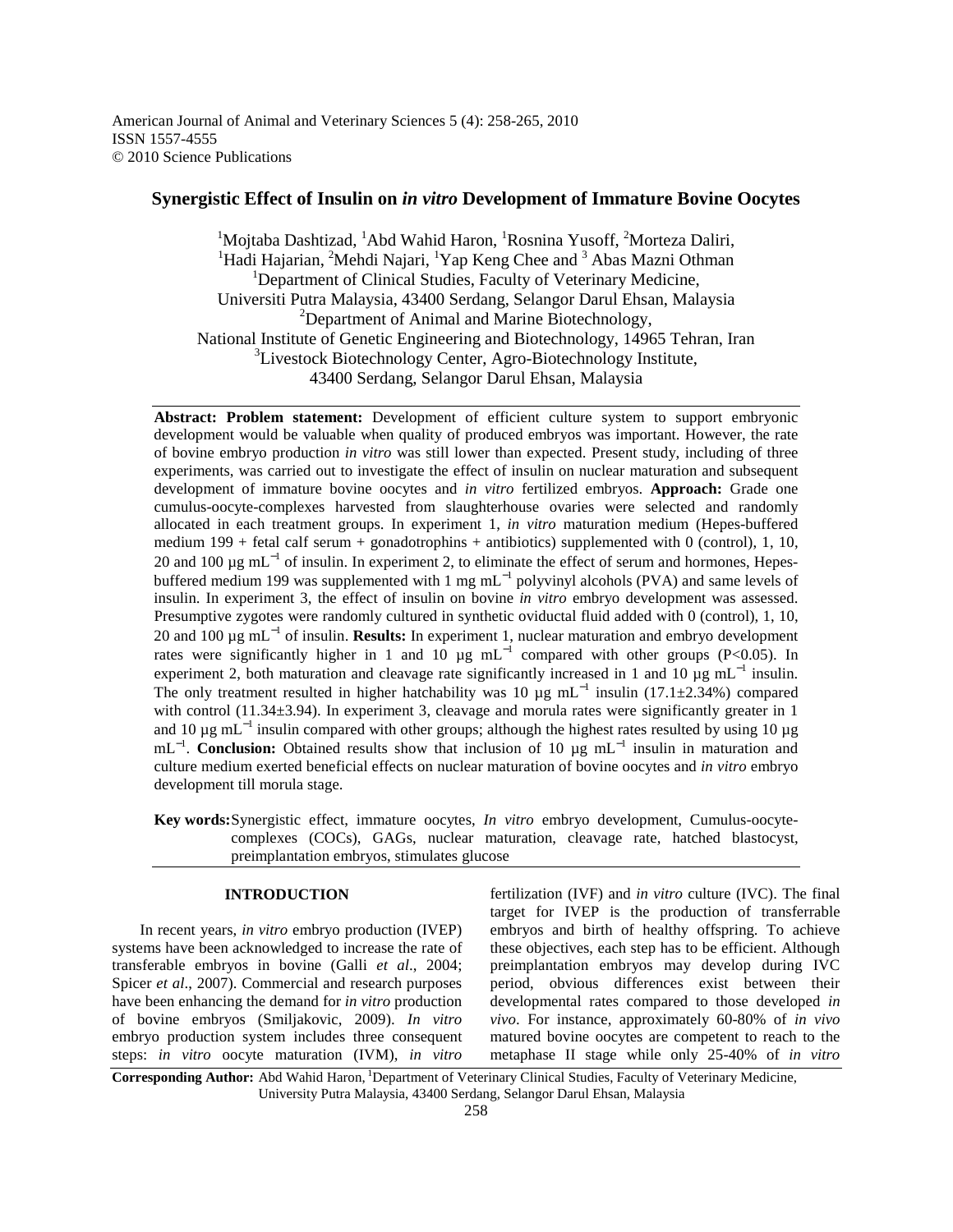matured oocytes reach to this stage (Blondin *et al*., 2002; Dieleman *et al*., 2002; Avery *et al*., 2003). Failure to fertilize and develop to the blastocyst stage may show the lack of vital factors in the culture media which normally are available *in vivo*. Therefore, it is necessary to modify the culture medium and conditions to support higher percentage of embryo development *in vitro*. Several factors such as, hormones, proteins and growth factors supplemented to the culture medium may have crucial roles on the outcome of IVEP*.* It has been shown that insulin plays a crucial role for growth of variety of cells in IVC. Insulin bind to cell surface receptor and its action is receptor-mediated. It has been demonstrated that insulin stimulates glucose and amino acid uptake and protein synthesis (Harvey and Kaye, 1988; Kane *et al*., 1997) of mouse embryos (Velazquez *et al*., 2009; Kaye and Harveyt, 1995). Several studies have indicated that insulin increases the *in vitro* oocyte maturation and development of human (Dashtizad *et al*., 2003), mice (Demeestere *et al*., 2004) and porcine embryos (Lee *et al*., 2005). Insulin receptor has also been detected in all stages of bovine embryos (Makarevich and Markkula, 2002). However, the results of using insulin are controversial for *in vitro*  bovine embryo production and need more investigation. Therefore, this experiment was designed to study the effect of different concentration of insulin on bovine IVEP.

#### **MATERIALS AND METHODS**

**Chemicals:** All chemicals and reagents used in the current study were purchased from Sigma-Aldrich Chemical (St. Louis, MO, USA) unless otherwise stated.

**Oocyte recovery:** Bovine ovaries were collected from local abattoirs and transported to the laboratory in a thermos flask containing warm (32-35°C) phosphatebuffered saline (PBS; P-4417) supplemented with 100 IU mL<sup>-1</sup> penicillin and 100 µg mL<sup>-1</sup> streptomycin (15140-122, Gibco, Invitrogen, USA). The ovaries were rinsed at least 3-5 times with warm PBS to remove any possible contaminates. Cumulus-oocyte-complexes (COCs) were recovered from 2-8 mm follicles in diameter by slicing method. Slicing solution consisted of Dulbecco's phosphate buffered saline with  $MgCl<sub>2</sub>$ and CaCl<sub>2</sub> (D-8662) supplemented with 4 mg mL<sup>-1</sup> bovine serum albumin fraction V (BSA; A-3311) and 50 µL mL<sup>-1</sup> gentamycin (G-1264). Only oocytes surrounded by intact and compact layers of cumulus cells with dark and homogenous cytoplasm were used. The COCs were washed 2-3 times in fresh pre-warmed

working solution. The working solution consisted of Hepes-buffered medium 199 (12340-030, GibcoBRL, Invitrogen, USA) supplemented by 4 mg mL<sup>-1</sup> BSA-V.

*In Vitro* **Maturation (IVM):** The selected COCs were washed two times in pre-warmed maturation solution. The maturation medium was Hepes-buffered medium 199 containing Earle's salt, L-glutamine, 2.2 g mL<sup>−</sup><sup>1</sup> sodium bicarbonate and 25 mM Hepes buffer supplemented with10% fetal calf serum (10082-139, GibcoBRL), 0.2 mM sodium pyruvate (P-5280), 50 µg mL<sup>-1</sup> gentamycin (G-1264), 10 ng mL<sup>-1</sup> epidermal growth factor (E-4127), 5 µg mL<sup>-1</sup> follicle stimulating hormone (FSH; F-8174), 50  $\mu$ g mL<sup>-1</sup> luteinizing hormone (LH; L-5269) and 1 μg mL<sup>-1</sup> oestradiol-17β (E2; E-8875). Thereafter, groups of 7 -10 COCs were randomly distributed in each 50 µL pre-equilibrated IVM medium. Immature oocytes were incubated for 22- 24 h at 38.5°C and 5%  $CO<sub>2</sub>$  in humidified air.

**Evaluation of nuclear maturation:** After completion of maturation period, in order to assess the nuclear maturation status, oocytes were denuded using 0.1% (w/v) hyaluronidase (Type 1-S) in Hepes-buffered medium 199. Denuded oocytes were washed twice with working solution and fixed in aceto-ethanol  $(1:3 \text{ v/v})$ solution at 4°C for 24 h. Five to ten fixed oocytes were mounted on a clean glass slide in a microdroplet (10-20 µL) between two parallel lines of wax-vaseline mixture (1:20). A cover slip was slowly placed on the lines and gently pressed down until it touched the microdroplet and secured the oocytes between the slide and the cover slip. Staining solution, 1% aceto-orcein was passed once via introduction from one side of the cover slip and blot-dried from the opposite side by a piece of filter paper. After 3-5 min, when the staining was completed, decolorizing solution (acetic acid: distilled water: glycerol: 1:3:1) was passed through to remove the stain residuals. The cover slip was sealed with a colorless nail varnish to provide a permanent storage for future examination. The stained oocytes were evaluated under a phase contrast microscope at 400X magnification to assess the status of nuclear maturation.

*In Vitro* **Fertilization (IVF):** *In vitro* matured COCs with expanded cumulus cells were used for *in vitro*  fertilization. The fertilization method was previously described by Parrish *et al*. (1988) with some modifications. Briefly, following maturation period for 22-24 h matured COCs were washed 2 times in working solution and in two droplets of tyrode's albumin lactate pyruvate buffered with HEPES (IVF-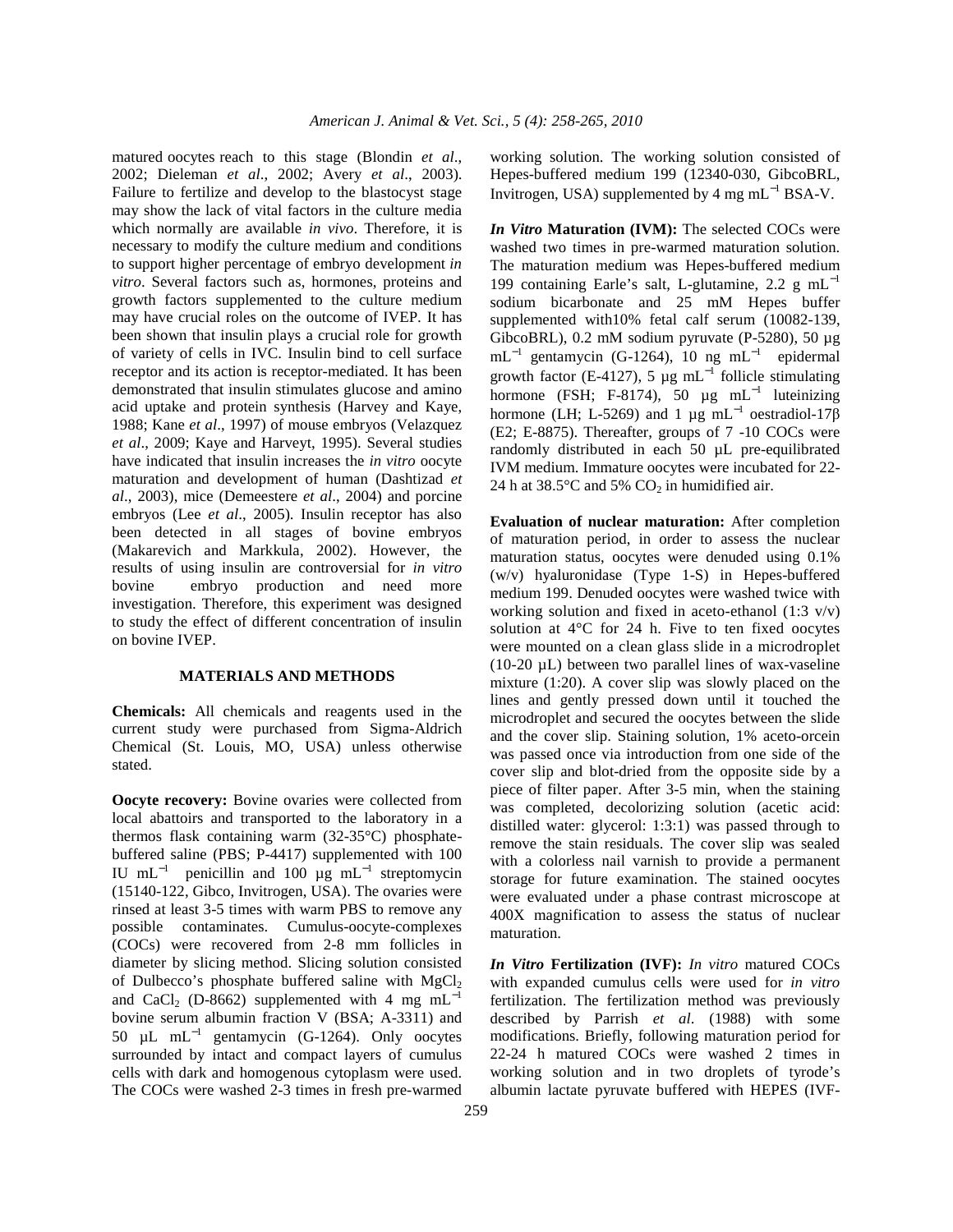TALP solution). Subsequently 6-8 COCs were placed in a 48 µL of pre-equilibrated IVF-TALP droplets covered with sterile mineral oil (M-5310). Frozen semen straws  $(250 \mu L)$  were thawed in water bath at 37°C for 45-60 second and content was poured into a 1.5 ml centrifuge tube containing 1 ml pre-warmed BoviExtend (Nidacon Laboratories AB, Gothenburg, Sweden) buffer solution and smoothly mixed. The amount of 1 ml of the diluted semen was gently loaded on the top of the adjusted BoviPure density gradient in the conical tube and centrifuged for 20 min at  $300 \times g$  at room temperature. After centrifugation, the supernatant was carefully discarded. The sperm pellet was resuspended with 5 mL of pre-warmed sperm-TALP medium (Parrish *et al*., 1988) supplemented by 6 mg mL<sup>-1</sup> bovine serum albumin fatty acid free (BSA-FAF) (A-8806, Sigma) and centrifuged again for 10 min at  $300 \times g$ . The final pellet was resuspended in 150-200  $\mu$ L of pre-equilibrated IVF-TALP. Spermatozoa were checked for motility and counted by a haemocytometer to give the final concentration of  $1\times10^6$ spermatozoa/ml. Based on concentration, spermatozoa were added gently to each IVF droplet containing 6-8 mature oocytes. Thereafter, 2 µL of PHE mixture consisting of 20  $\mu$ M D-penicillamine (P-4875) 10  $\mu$ M Hypotaurine (H-1384) and 1  $\mu$ M Epinephrine (E-4250) were added to each IVF droplet. *In vitro* fertilization was accomplished by co-incubation of sperm-oocytes at humid environment with 5%  $CO<sub>2</sub>$  and 38.5°C for 18-20 h.

*In Vitro* **Culture (IVC):** At the end of fertilization period, oocytes were freed of cumulus cells by gentle mechanical pipetting. After denuding, the presumptive zygotes and embryos were washed 2 times in fresh preequilibrated working solution. Then, denuded zygotes were washed through embryo culture droplets. Approximately 15-20 presumptive zygotes and embryos were transferred into each well of 4-well dish containing 400 µL of synthetic oviductal fluid (SOFaaci; Holm *et al*., 1999) supplemented with 5% adult bovine serum (B-9433) and 1  $\mu$ g mL<sup>-1</sup> gentamycin under sterile mineral oil. During 10 days, at every two day interval, 200 µL of SOF solution was replenished by 200  $\mu$ L warm and  $CO_2$  equilibrated IVC medium. Cleavage, morula, blastocyst and hatched blastocyst rates were recorded at days 2, 4, 7 and 9 post inseminations, respectively.

**Experimental design:** In the first experiment, supplementation of insulin in IVM medium and its effects on nuclear maturation of bovine oocytes and subsequent embryo development *in vitro* were evaluated. Hepes-buffered medium 199 supplemented with gonadotrophins, fetal bovine serum and antibiotics added with 0 (control), 1, 10, 20 and 50  $\mu$ g mL<sup>-1</sup> insulin were used as maturation medium.

 In the second experiment, influence of insulin in serum and hormone free IVM medium on *in vitro*  maturation of bovine immature oocytes and consequent embryo development was evaluated. To avoid the interaction effect of insulin with IVM ingredients, Hepes-buffered medium 199 supplemented with 1 mg mL<sup>-1</sup> PVA and the same levels of insulin were used as maturation medium. In both experiments 1 and 2, after 22-24 h of maturation, representative oocytes were randomly selected to examine their nuclear maturation by using aceto-orcein staining method. The rest of *in vitro* matured bovine oocytes were subsequently fertilized and cultured in SOF solution for 9 days. The cleavage, blastocyst and hatched blastocyst rates were assessed at day 2, 7 and, 9 respectively.

 In the third experiment, effect of insulin on development of bovine *in vitro* fertilized embryos was investigated. Complete IVM medium without insulin was used as maturation medium. Following IVM and IVF, presumptive denuded zygotes were randomly transferred to SOF solution supplemented with 0 (control), 1, 10, 20 and 50  $\mu$ g mL<sup>-1</sup> insulin for 9 days. The cleavage, morula, blastocyst and hatch blastocyst rates were assessed at day 2, 4, 7 and 9, respectively.

**Statistical analysis:** All experiments were repeated six times. Significant differences among treatments were revealed by one-way analysis of variance followed by Duncan's multiple range test for mean comparisons (p<0.05) using SAS software ver. 9.1.

## **RESULTS**

In the first experiment, the effect of insulin on *in vitro*  maturation of bovine immature oocytes and subsequent embryo development was evaluated using 1081 COCs. Data obtained in this experiment (Table 1) indicated that, after 24 h of culture, the proportion of immature bovine oocytes reaching metaphase II (MII) stage significantly increased when 1 and 10  $\mu$ g mL<sup>-1</sup> insulin  $(92.70 \pm 1.83\%$  and  $93.19 \pm 1.82\%$ , respectively) were included in the IVM medium compared with the control group  $(85.80\pm3.40\%; p<0.05)$ . However, no significant difference was observed between them (1 and 10  $\mu$ g mL<sup>-1</sup>). At the same time, maturation rate was slightly increased at 20  $\mu$ g mL<sup>-1</sup> insulin (86.37±2.63%), compared with the control but not significantly  $(p>0.05)$ .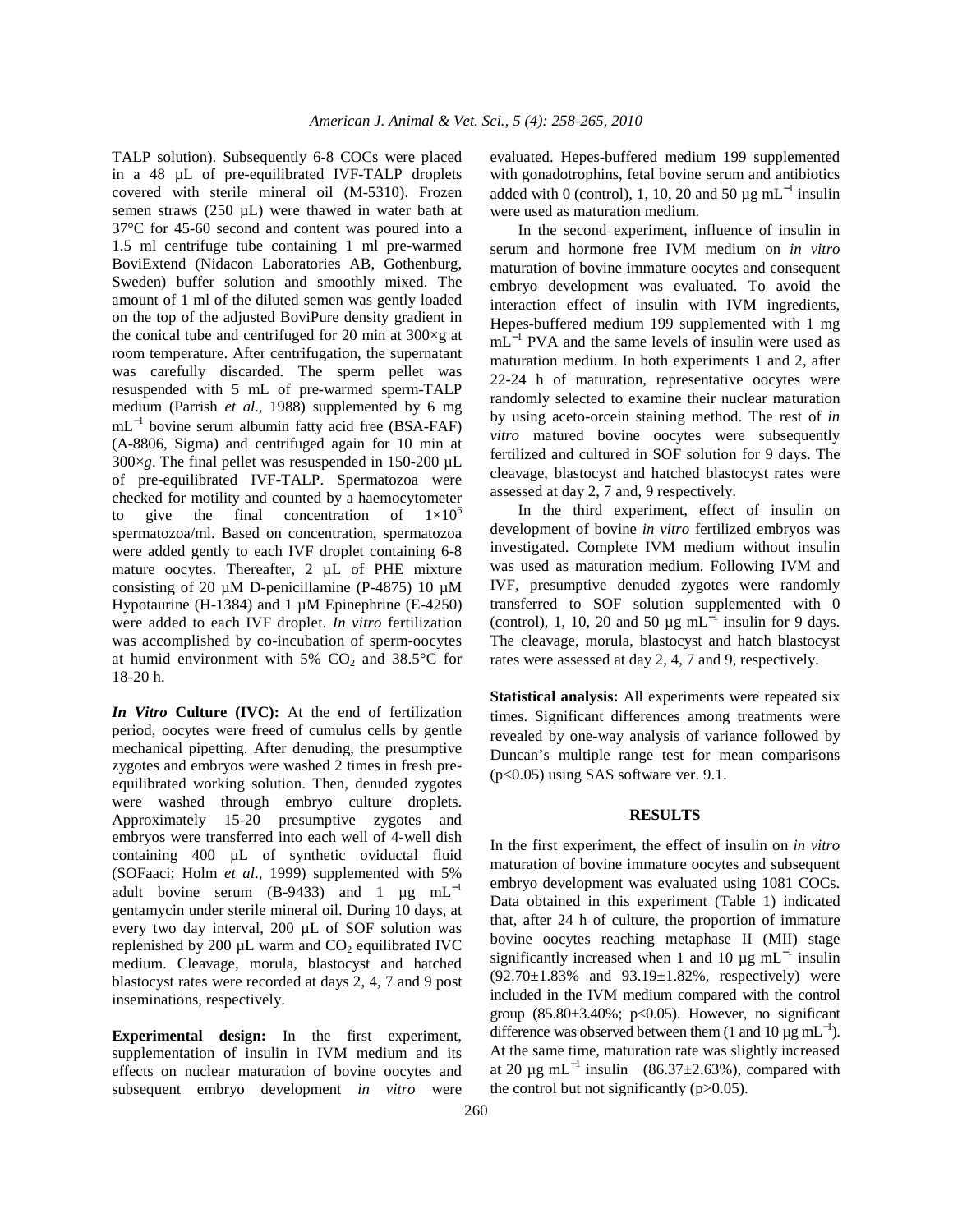|                                                            |        | Matured oocytes n (mean%) |                            |                               |                            |                                |
|------------------------------------------------------------|--------|---------------------------|----------------------------|-------------------------------|----------------------------|--------------------------------|
| Insulin                                                    | No. of |                           |                            | Mean % of cleaved             | Mean % of blastocyst       | Mean % of hatched              |
| concentration ( $\mu$ g mL <sup>-1</sup> )cultured oocytes |        | No. of stained            | M II oocytes               | oocytes $\pm$ SEM (n)         | $\pm$ SEM (n) <sup>a</sup> | blastocyst $\pm$ SEM (n)       |
| $0$ (Control)                                              | 165    | 50                        | 43                         | $80.88 \pm 3.0^{\circ}$       | $38.24 \pm 3.16$           | $11.34 \pm 3.94^{\rm bc}$      |
|                                                            |        |                           | $(85.80 \pm 3.40^b)$       | (93/115)                      | (44/115)                   | (13/115)                       |
|                                                            | 234    | 87                        | 81                         | $89.50 \pm 2.13^{\circ}$      | $40.42 \pm 2.08$           | $16.17\pm3.51^{\circ}$         |
|                                                            |        |                           | $(92.70 \pm 1.83^{\circ})$ | (131/147)                     | (59/147)                   | (24/147)                       |
| 10                                                         | 229    | 93                        | 87                         | $90.69 \pm 1.59^{\mathrm{a}}$ | $41.07 \pm 1.31$           | $17.10 \pm 2.34$ <sup>a</sup>  |
|                                                            |        |                           | $(93.19 \pm 1.82^{\circ})$ | (123/136)                     | (56/136)                   | (23/136)                       |
| 20                                                         | 228    | 99                        | 85                         | $80.49 \pm 2.15^{\circ}$      | $41.76 \pm 2.64$           | $13.60 \pm 2.23$ <sup>ab</sup> |
|                                                            |        |                           | $(86.37 \pm 2.63^b)$       | (104/129)                     | (54/129)                   | (18/129)                       |
| 50                                                         | 225    | 84                        | 69                         | $78.46{\pm}4.19^b$            | $38.82 \pm 5.52$           | $9.76 \pm 2.83$ <sup>c</sup>   |
|                                                            |        |                           | $(82.44 \pm 3.26^{\circ})$ | (111/141)                     | (55/141)                   | (15/141)                       |

Table 1: Effect of different concentration of insulin in IVM media on *in vitro* maturation of bovine immature oocytes and subsequent embryo development

Data were pooled from 6 replicates.  $a, b, c$ : Values with different superscripts in the same column are significantly different (p<0.05)

Table 2: Effect of different concentration of insulin in serum and hormone free IVM medium on *in vitro* maturation of bovine immature oocytes and consequent embryo development

| Insulin                   |                 | Matured oocytes n (mean%) |                            |                               |                             |                               |  |
|---------------------------|-----------------|---------------------------|----------------------------|-------------------------------|-----------------------------|-------------------------------|--|
| concentration             | No. of cultured |                           |                            | Mean % of cleaved             | Mean % of blastocyst        | Mean % of hatched             |  |
| $(\mu g \text{ mL}^{-1})$ | oocytes         | No. of stained            | M II oocytes               | Oocytes $\pm$ SEM (n)         | $\pm$ SEM (n)               | blastocyst $\pm$ SEM (n)      |  |
| $0$ (Control)             | 215             | 104                       | 72                         | $54.18 \pm 3.01$ <sup>c</sup> | $24.33 \pm 3.89^b$          | $6.45 \pm 2.68^b$             |  |
|                           |                 |                           | $(68.94 \pm 4.81^b)$       | (60/111)                      | (27/111)                    | (7/111)                       |  |
|                           | 213             | 77                        | 62                         | $71.92 \pm 3.82^{\text{a}}$   | $31.59 \pm 3.15^{\text{a}}$ | $10.93 \pm 3.48^a$            |  |
|                           |                 |                           | $(80.51 \pm 2.02^{\circ})$ | (98/136)                      | (43/136)                    | (15/136)                      |  |
| 10                        | 221             | 81                        | 66                         | $73.30 \pm 2.14^a$            | $30.93 \pm 2.98^{\text{a}}$ | $10.85 \pm 2.41$ <sup>a</sup> |  |
|                           |                 |                           | $(82.15 \pm 2.35^{\circ})$ | (103/140)                     | (43/140)                    | (103/140)                     |  |
| 20                        | 219             | 89                        | 62                         | $60.14 \pm 3.53^{\circ}$      | $22.56 \pm 4.25^{\circ}$    | $7.88 \pm 2.91$ <sup>ab</sup> |  |
|                           |                 |                           | $(68.55 \pm 2.50^b)$       | (78/130)                      | (29/130)                    | (10/130)                      |  |
| 50                        | 211             | 84                        | 59                         | $59.72 \pm 4.51$ <sup>b</sup> | $20.40\pm3.08^b$            | $7.04 \pm 2.37$ <sup>b</sup>  |  |
|                           |                 |                           | $(70.35 \pm 2.57^b)$       | (76/127)                      | (26/127)                    | (9/127)                       |  |

Data were pooled from 6 replicates. a, b, c: Values with different superscripts in the same column are significantly different (p<0.05)

At the highest concentration of insulin which is 50 µg mL<sup> $^{-1}$ </sup> (86.37±2.63%), the maturation rate was remarkably decreased. Following IVF, cleavage rate was strikingly increased at 1 and 10  $\mu$ g mL<sup>-1</sup> insulin  $(89.50 \pm 2.13\%)$  and  $90.69 \pm 1.59\%$ , respectively) compared to the control group  $(80.88\pm3.0\%; p<0.05)$ . However, addition of 20 µg mL<sup>-1</sup> (80.49±2.15%) and 50 μg mL<sup>-1</sup> (78.46±4.19%) insulin in IVM medium had no significant effect on cleavage rate compared with control group. The hatching rate was notably  $(p<0.05)$ improved by addition of 10 and 20  $\mu$ g mL<sup>-1</sup> insulin  $(17.10 \pm 2.34\%$  and  $13.60 \pm 2.23\%$ , respectively) but there were no differences at 1 µg mL<sup>-1</sup> (16.17 $\pm$ 3.51%) and 50  $\mu$ g mL<sup>-1</sup> (9.76±2.83%) compared with control  $(11.34\pm3.94\%)$ .

 In the second experiment, a total of 1079 immature bovine oocytes were used to evaluate the effect of supplementing insulin in serum and hormone free IVM medium on *in vitro* maturation of bovine immature oocytes and consequent embryo development. Data are summarized in Table 2. The percentage of immature bovine oocytes that reached metaphase II was noticeably higher in 1 and 10  $\mu$ g mL<sup>-1</sup> (80.51±2.02%) and 82.15±2.35%, respectively) compared with other groups, but there was no difference between them. All of the treatment groups had higher cleavage rate (p<0.05) with the highest in 1  $\mu$ g mL<sup>-1</sup> (71.92±3.82%)

and 10  $\mu$ g mL<sup>-1</sup> (73.30±2.14%) compared with 20 and 50 µg mL<sup>−</sup><sup>1</sup> (60.14±3.53% and 70.35±2.57%, respectively). Addition of 1 and 10  $\mu$ g mL<sup>-1</sup> insulin in serum and hormone free IVM medium significantly increased the proportion of inseminated oocytes developed to the blastocyst stage than the control group. To evaluate the further viability of the blastocysts produced after addition of different insulin levels, hatchability of embryos were assessed. The hatching rates of blastocysts, remarkably improved in 1 and 10  $\mu$ g mL<sup>-1</sup> insulin (10.93±3.48% and 10.85±2.41%, respectively) compared with the control  $(6.45 \pm 2.68\%)$ .

 Third experiment was carried out to investigate the effect of insulin supplemented *in vitro* culture media on development of bovine *in vitro* fertilized embryos. A total of 1055 immature bovine oocytes were used in this experiment and the result is presented in Table 3. As shown, insulin at 1 and 10  $\mu$ g mL<sup>-1</sup> in the IVC medium significantly increased cleavage (86.38±2.98% and 90.58±2.02%, respectively) and morula rate (74.60±3.25% and 79.66±3.86%, respectively) of *in vitro* fertilized oocytes when added in the IVC medium compared to the control (78.86±2.79% and 60.55 $\pm$ 2.56%, respectively; p<0.05).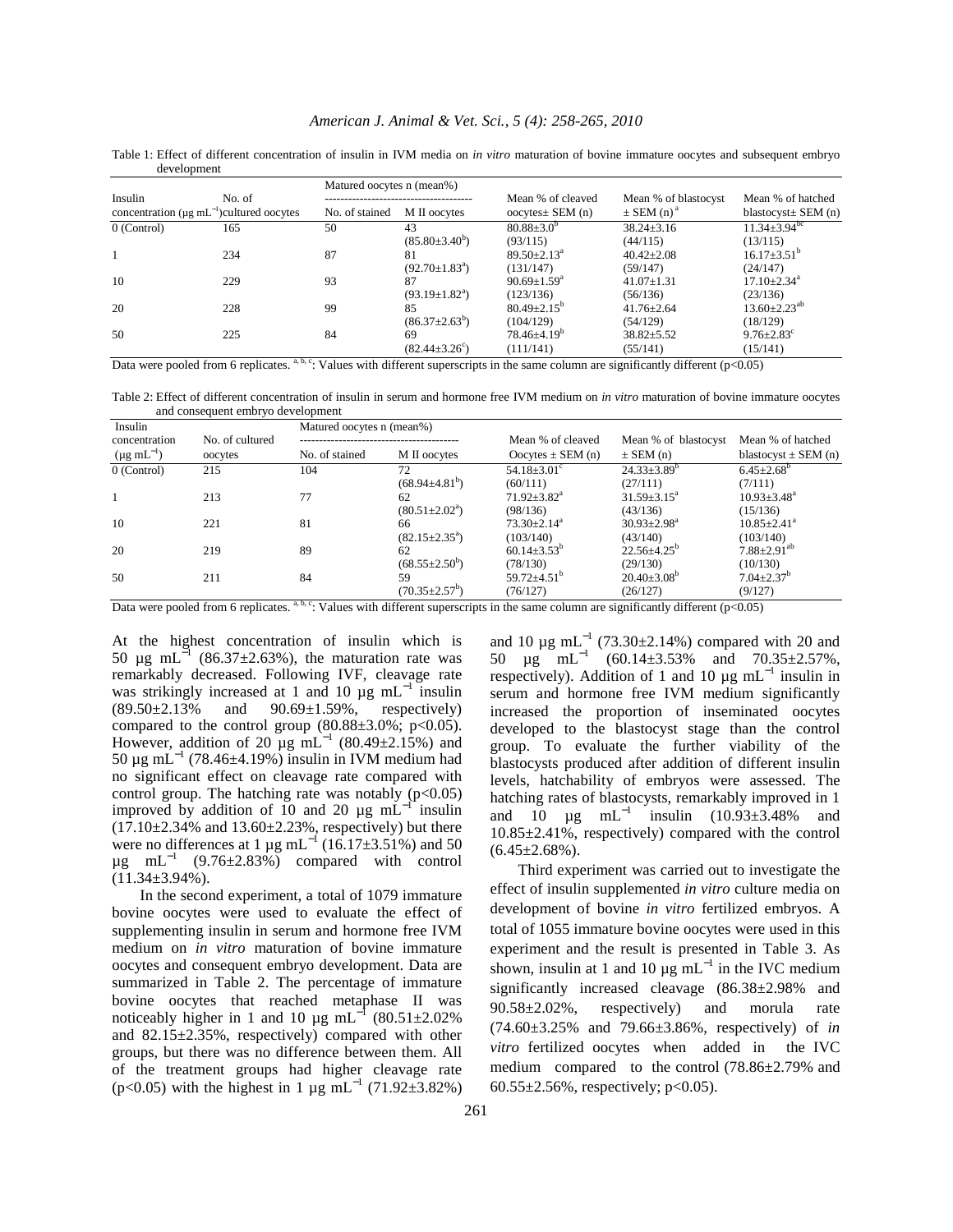Table 3: Effect of insulin supplementation at five concentrations (0, 1, 10, 20 and 50 μg mL<sup>-1</sup>) in IVC media on *in vitro* bovine embryo development *in vitro*

| Insulin                                    | No. of cultured | Mean % of cleaved              | Mean % of morula             | Mean % of                      | Mean % of hatched           |
|--------------------------------------------|-----------------|--------------------------------|------------------------------|--------------------------------|-----------------------------|
| concentration ( $\mu$ g mL <sup>-1</sup> ) | oocytes         | oocytes $\pm$ SEM (n)          | oocytes $\pm$ SEM (n)        | blastocyst $\pm$ SEM (n)       | blastocyst $\pm$ SEM (n)    |
| 0 (Control)                                | 213             | $78.86 \pm 2.79$ <sup>cd</sup> | $60.55 \pm 2.56^{\text{cd}}$ | $38.99 \pm 2.77^{\text{a}}$    | $12.23 \pm 3.02^{ab}$       |
|                                            |                 | (168/213)                      | (129/213)                    | (83/213)                       | (26/213)                    |
|                                            | 212             | $86.38 \pm 2.98^{\circ}$       | $74.60 \pm 3.25^{\circ}$     | $37.70 \pm 2.07^{\circ}$       | $10.32 \pm 3.06^{ab}$       |
|                                            |                 | (183/212)                      | (158/212)                    | (80/212)                       | (22/212)                    |
| 10                                         | 201             | $90.58 \pm 2.02^{\circ}$       | $79.66 \pm 3.86^{\circ}$     | $35.89 \pm 3.44^{\text{ab}}$   | $14.49 \pm 3.72^{\text{a}}$ |
|                                            |                 | (182/201)                      | (160/201)                    | (72/201)                       | (29/201)                    |
| 20                                         | 206             | $82.04 \pm 3.70$ <sup>c</sup>  | $63.13 \pm 3.25^{\circ}$     | $30.63 \pm 3.87^{\circ}$       | $8.77 \pm 2.75^{\circ}$     |
|                                            |                 | (169/206)                      | (130/206)                    | (63/206)                       | (18/206)                    |
| 50                                         | 223             | $75.38 \pm 3.12^{\text{d}}$    | $58.31 \pm 3.50^{\circ}$     | $32.83 \pm 3.22$ <sup>bc</sup> | $10.44 \pm 3.61^{ab}$       |
|                                            |                 | (168/223)                      | (130/223)                    | (73/223)                       | (22/223)                    |

 $(168/223)$   $(130/223)$   $(73/223)$   $(73/223)$   $(22/223)$   $(22/223)$ <br>Data were pooled from 6 replicates. a, b, c, d; Values with different superscripts in the same column are significantly different (p<0.05; ANOVA and Duncan's test)

However, no significant difference was observed in 20 and 50  $\mu$ g mL<sup>-1</sup> groups compared to the control in term of cleavage (82.04±3.70% and 75.38± 3.12%, respectively) and morula (63.13±3.25% and 58.31±3.50%, respectively) rates. Addition of 1 and 10  $\mu$ g mL<sup>-1</sup> insulin (37.70±2.77% and 35.89±3.44%, respectively) in IVC medium had no significant effect on blastocyst rate compared with the control group (38.99±2.77). However, higher concentration of insulin, 20  $\mu$ g mL<sup>-1</sup> (30.63±3.87%) and 50  $\mu$ g mL<sup>-1</sup> (32.83±3.22%), remarkably decreased blastocyst rate. No significant differences were observed in the hatched blastocyst rate by addition of insulin in IVC medium. Only 10  $\mu$ g mL<sup>-1</sup> insulin slightly increased hatched blastocyst rate (14.49±3.72%) compared to the control  $(12.23\pm3.02\%)$ .

#### **DISCUSSION**

 In the present study, the potential role of insulin on IVM of immature bovine oocytes and *in vitro* embryo development were investigated. The results demonstrated that presence of 1 or 10  $\mu$ g mL<sup>-1</sup> insulin in the maturation media showed a positive effect on maturation and cleavage rates of bovine immature oocytes *in vitro*. In subsequent bovine embryo development *in vitro*, insulin at 10  $\mu$ g mL<sup>-1</sup> enhanced viability of blastocyst embryos and improved rate of hatchability. However, findings of previous studies regarding using insulin are controversial for *in vitro*  bovine oocyte development. Our results are in agreement with previous reports in which addition of insulin to the IVM medium showed a positive effect on *in vitro* development of bovine oocytes, when oocytes were cultured in TCM-199 medium supplemented with FCS (Dieleman *et al*., 2002). On the other hand, Zhang *et al*. (1991) reported that although inclusion of insulin in maturation medium enhanced cumulus expansion

scores and the level of maturation, the yield of *in vitro* embryo production were not affected. Furthermore, Matsui (1995) showed that addition of insulin at 10  $\mu$ g mL<sup>-1</sup> to the oocyte maturation medium had no effect on the nuclear maturity, fertilization and development of bovine embryos toward the blastocyst stage. It has been shown that insulin  $(0.1\n-10 \mu g \text{ mL}^{-1})$ enhanced the mitosis of bovine granulosa cells and accelerated progression of meiosis in oocytes enclosed with cumulus cells. Both granulosa cells and oocyte normally express insulin receptor. Percentage of apoptotic cells in the group of oocytes evaluated immediately after recovery was very low but it noticeably increased during *in vitro* maturation without any additional supplementation. This incidence of apoptotic DNA degeneration was reduced by addition of insulin, insulin like growth factor I (IGF I) and other growth factors to the maturation medium (Wasielak and Bogacki, 2007). Addition of insulin to IVM and subsequent embryo development media reduced not only the incidence of spontaneous apoptosis in bovine embryos (Augustin *et al*., 2003) but also blocked apoptosis induced by exogenous factors, such as heat shock (Jousan and Hansen, 2004).

 The obtained data from this study probably shows an interaction between insulin and FSH/or  $E_2$  on the bovine COCs. Suzuki *et al*., (2006) reported that stimulating effect of insulin on the proliferation of bovine granulosa cells is synergistic with gonadotrophins. Therefore, the existence of FSH and  $E<sub>2</sub>$ in the IVM medium might interfere the real effects of insulin on the maturation of bovine cumulus-intact oocytes. For this reason we have designed the second experiment to find out the pure effect of insulin on oocyte maturation. Therefore, a serum and hormones free IVM medium was used (Table 2) in which PVA was added instead of serum. The results of the current study undoubtedly confirmed that insulin by itself had a positive effect on *in vitro* bovine embryo production system.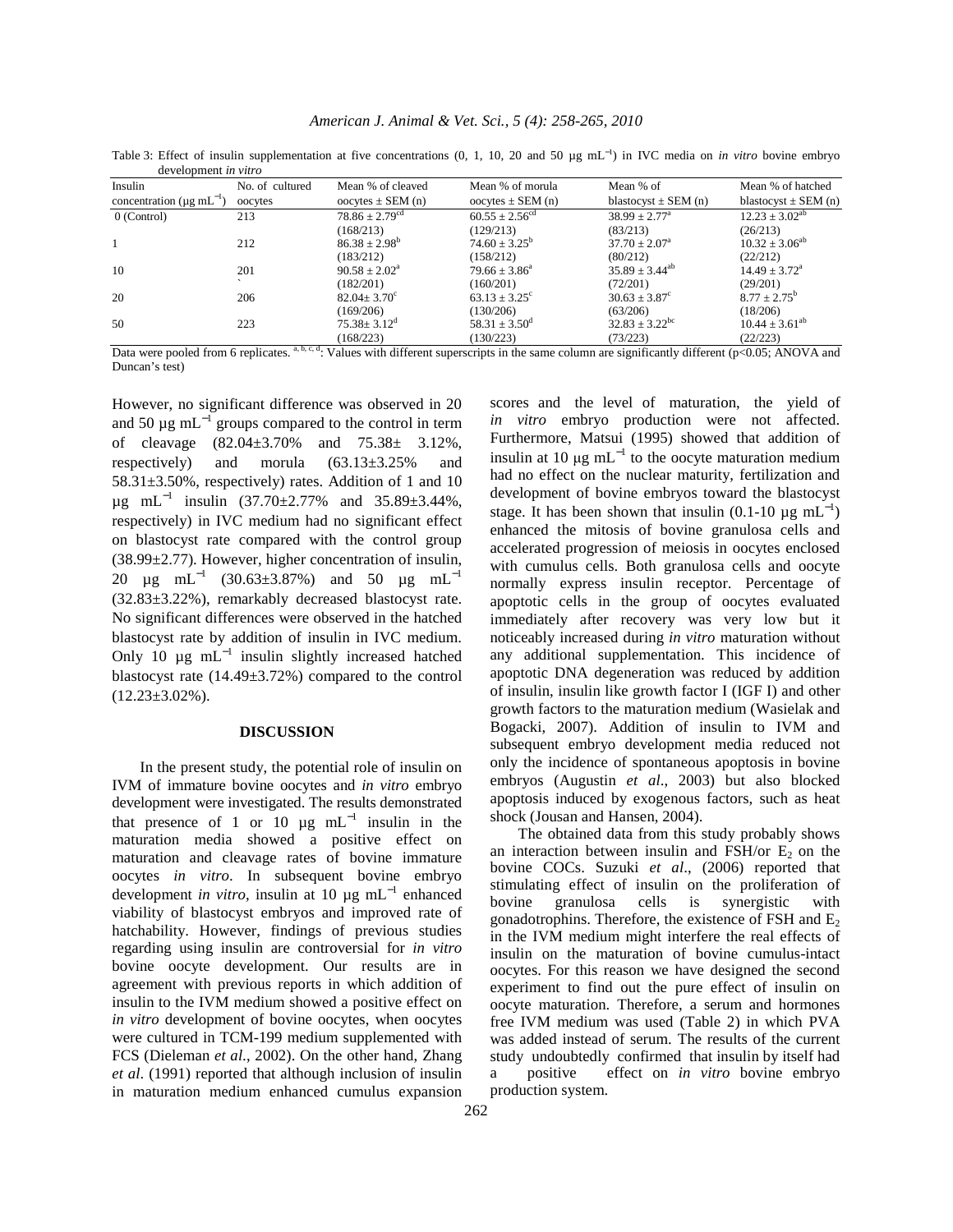Our finding propose that supplementation of maturation medium with insulin  $(1-50 \mu g m L^{-1})$ improves the fertilization rate. Cumulus cells surrounding bovine oocytes synthesize glycosaminoglycans (GAGs) such as hyaluronic acid. GAGs are able to induce the acrosome reaction of bovine sperm (Handrow *et al*., 1982). It has been reported that granulosa cells are able to secrete heparinlike GAGs which are recognized as *in vitro* sperm capacitating agent (Bellin *et al*., 1986). It is presumed that the addition of insulin to the maturation medium stimulates GAGs secretion from cumulus cells and improves the fertilization rate as a result of the promotion of cumulus-induced sperm capacitation (Matsui, 1995).

 It has been shown that insulin has broad effects on preimplantation embryos (Kim *et al*., 2005). The third experiment was carried out to determine the effect of different concentrations of insulin in IVC media on *in vitro* bovine embryo development. The results clearly demonstrated that supplementation of insulin (1 and 10  $\mu$ g mL<sup>-1</sup>) to the culture medium improved cleavage rate and development of morula but did not show positive effect on blastocyst production rate (Table 3). Addition of higher concentration of insulin (20 and 50  $\mu$ g mL<sup>-1</sup>) did not show positive effect on *in vitro* embryo development. This could be due to differences in glucose utilization of the early embryo (morula), compared to the late embryos (blastocyst) (Harvey and Kaye, 1990). The post-compacted embryos are more sensitive to insulin (Zhandi *et al*., 2009). Scientists demonstrated a stage-specific binding by insulin which could be related to embryonic metabolism and switch from lactate to glucose uptake. They also showed that insulin stimulates glucose uptake and amino acid transport by embryonic cells which can improve embryo development (Tareq *et al*., 2007). Furthermore, the proportion of embryos reaching to the 8-cell stage was considerably enhanced by addition of 10  $\mu$ g mL<sup>-1</sup> insulin to the culture medium. However, development to the morula and blastocyst stages was not significantly increased. Insulin stimulates embryo development via insulin receptors which are expressed at the 8-cell stage. Our findings are in agreement with previous results of Harvey and Kaye (1990). In contrast, Quetglas and co-researchers (2001) added 5  $\mu$ g mL<sup>-1</sup> insulin to the culture medium and the percentage of embryos reaching to the morula stage was not affected by addition of insulin alone, but was significantly increased when amino acids were included with insulin. Therefore, it seems that insulin has not a strong stimulatory effect on the growth of late stage embryos (Navarrete *et al*., 2004). Based on our results,

it seems that addition of insulin (10  $\mu$ g mL<sup>-1</sup>) to the culture medium would slightly improve blastocyst hatchability in the bovine IVC system. The proportion of hatched blastocysts can be considered as an indicator to evaluate quality and viability of the transferable bovine embryos. Insulin increases the cell number of the inner cell mass and stimulates morphological development of mouse blastocysts *in vitro* (Liu *et al*., 2009).

#### **CONCLUSION**

 Obtained results demonstrated that insulin promotes *in vitro* bovine embryos production. Supplementation of 10  $\mu$ g mL<sup>-1</sup> insulin in maturation medium, exerted beneficial effects on nuclear maturation, cleavage and subsequent bovine embryo development *in vitro*. Furthermore, addition of insulin (10  $\mu$ g mL<sup>-1</sup>) to the culture medium showed positive effect on bovine embryo development till morula stage and slightly enhanced hatchability of produced blastocysts.

### **ACKNOWLEDGEMENT**

 The authors thank Mr. Asraf Jamluddin for critical review and Mr. Pedram Kashiani for assisting in data analysis. This research was supported by a grant from the Agro-Biotechnology Institute, Ministry of Science, Technology and Innovation Malaysia (06-05 ABI AB003).

#### **REFERENCES**

- Augustin, R., P. Pocar, C. Wrenzycki, H. Niemann, B. Fischer, 2003. Mitogenic and anti-apoptotic activity of insulin on bovine embryos produced in vitro. Reproduction, 126: 91-99. DOI: 10.1530/rep.0.1260091
- Avery, B., L. Strobech, T. Jacobsen, I. Bogh and T. Greve, 2003. *In vitro* maturation of bovine cumulus-oocyte complexes in undiluted follicular fluid: Effect on nuclear maturation, pronucleus formation and embryo development. Theriogenology, 59: 987-999. DOI: 10.1016/S0093-691X(02)01139-1
- Bellin, M., R. Ax, N. Laufer, B. Tarlatzis and A. DeCherney, *et al*., 1986. Glycosaminoglycans in follicular fluid from women undergoing *in vitro* fertilization and their relationship to cumulus expansion, fertilization, and development. Fert. Ster., 45: 244-248. PMID: 2936627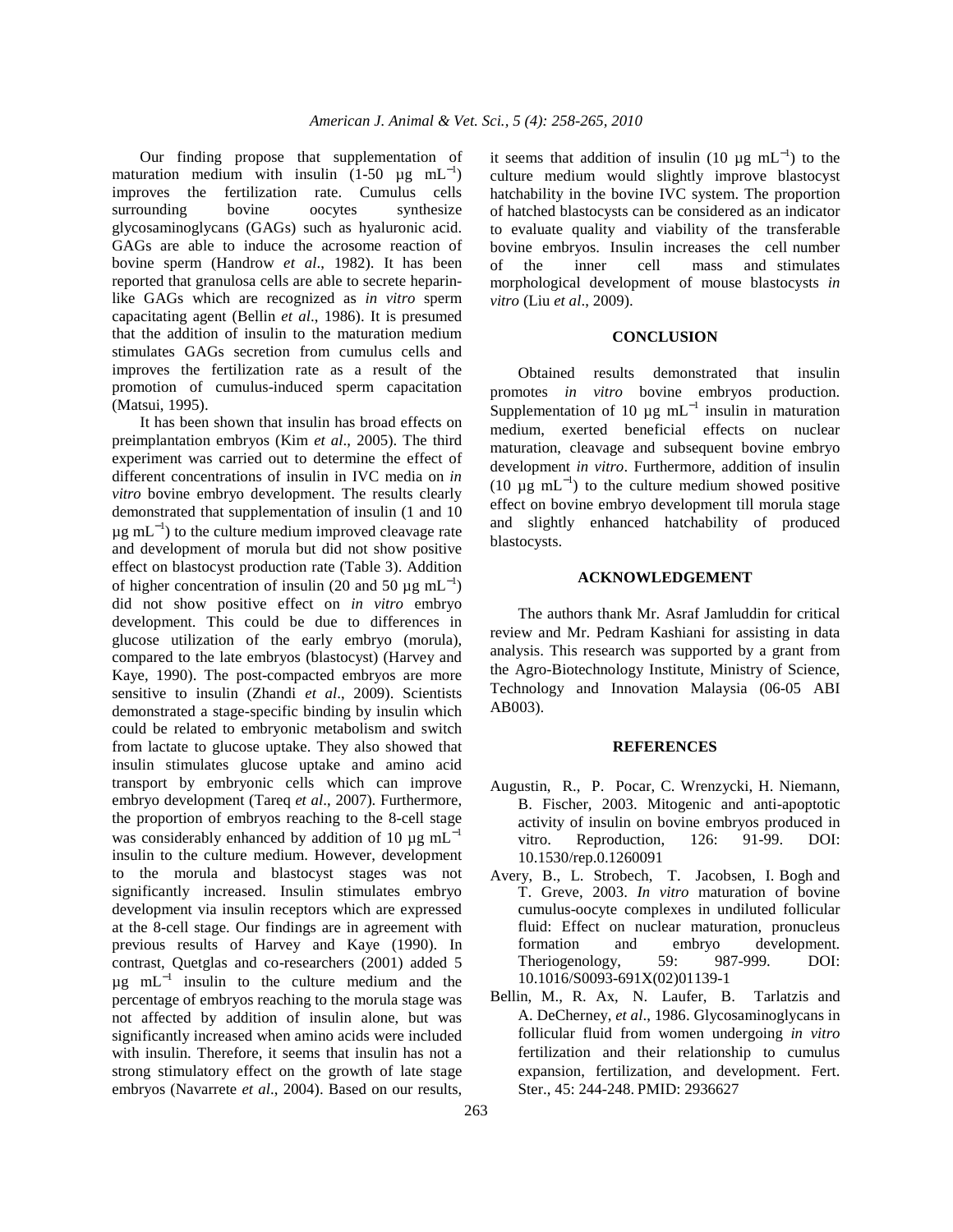- Blondin, P., D. Bousquet, H.N.G. Twagiramungu, F. Barnes and M.A. Sirard, 2002. Manipulation of follicular development to produce developmentally competent bovine oocytes. Biol, Reprod., 66: 38-43. DOI: 10.1095/biolreprod66.1.38
- Dashtizad, M., A. Saremi and M. Azarnia, 2003. *In vitro* maturation and fertilization of human oocytes from unstimulated polycystic ovaries. J. Reprod. Infertil., 4: 192-202. http://www.jri.ir/En/ShowArticle.aspx?id=124; ISSN: 1726-7536
- Demeestere, I., C. Gervy, J. Centner, F. Devreker and Y. Englert, 2004. Effect of insulin-like growth factor-i during preantral follicular culture on steroidogenesis, *in vitro* oocyte maturation and embryo development in mice. Biol. Reprod., 70: 1664-1669. DOI: 10.1095/biolreprod.103.023317
- Dieleman, S.J., P.J.M. Hendriksen, D. Viuff, P.D. Thomsen and P. Hyttel, *et al*., 2002. Effects of *in vivo* prematuration and *in vivo* final maturation on developmental capacity and quality of preimplantation embryos. Theriogenology, 57: 5-20. DOI: 10.1016/S0093-691X(01)00655-0
- Galli, C., R. Duchi, G. Crotti, P. Turini, N. Ponderato, S. Colleoni, I. Lagutina, G. Lazzari, 2004. Production and quality of bovine oocytes and embryos. Vet. Res. Communi., 28: 121-126. DOI: 10.1023/B:VERC.0000045389.44345.2e
- Handrow, R., R. Lenz and R. Ax, 1982. Structural comparisons among glycosaminoglycans to promote an acrosome reaction in bovine spermatozoa. Biochem. Biophys. Res. Commun., 107: 1326-1332. DOI: 10.1016/S0006-291X (82)80143-5
- Harvey, M.B. and P.L. Kaye, 1990. Insulin increases the cell number of the inner cell mass and stimulates morphological development of mouse blastocysts *in vitro*. Development, 110: 963-967. PMID: 2088732
- Jousan, F. and P. Hansen, 2004. Insulin-like growth factor-I as a survival factor for the bovine preimplantation embryo exposed to heat shock. Biol. Reprod., 71: 1665. DOI: 10.1095/ biolreprod.104.032102
- Kane, M., P. Morgan and C. Coonan, 1997. Peptide growth factors and preimplantation development. Hum. Reprod. Update 3: 137. DOI: 10.1093/humupd/3.2.137
- Kaye, P. and M. Harveyt, 1995. The role of growth factors in preimplantation development. Prog. growth factor res. 6: 1-24. PMID: 8714366
- Kim, S., G.S. Lee, S.H. Lee, H.S. Kim, Y.W. Jeong, J.H. Kim, S.K. Kang, B.C. Lee, W.S. Hwang, 2005. Embryotropic effect of insulin-like growth factor (IGF)-I and its receptor on development of porcine preimplantation embryos produced by in vitro fertilization and somatic cell nuclear transfer. Mol. Reprod. Dev., 72: 88-97. DOI: 10.1002/mrd.20327
- Lee, M., S. Kang, B. Lee and W. Hwang, 2005. The beneficial effects of insulin and metformin on *in vitro* developmental potential of porcine oocytes and embryos. Biol. Reprod., 73: 1264. DOI: 10.1095/biolreprod.105.041186
- Liu, Y., L. Ma, Y. Zhang, F. Ding, H.l. Zhou, 2009. Effect of insulin on development of ICR mouse embryos *in vitro*. J. Reprod. Contr., 20: 205-210. DOI: 10.1016/S1001-7844(10)60002-8
- Makarevich, A. and M. Markkula, 2002. Apoptosis and cell proliferation potential of bovine embryos stimulated with insulin-like growth factor I during *in vitro* maturation and culture. Biol. Reprod., 66: 386. DOI: 10.1095/biolreprod66.2.386
- Navarrete, S.A., S. Tonack, M. Kirstein, S. Kietz, B. Fischer, 2004. Two insulin-responsive glucose transporter isoforms and the insulin receptor are developmentally expressed in rabbit preimplantation embryos. Reproduction, 128: 503-516. DOI: 10.1530/rep.1.00203
- Parrish, J., J. Susko-Parrish and M. Winer, 1988. Capacitation of bovine sperm by heparin. Biol. Reprod., 38: 1171. DOI: 10.1095/ biolreprod38.5.1171
- Quetglas, M.D., L.A. Coelho, J.M. Garcia, E.B.O. Filho, C.R. Esper, 2001. Effect of insulin-like growth factor-1 during in vitro oocyte maturation and in vitro culture of bovine embryos. Arquivo Brasileiro de Med. Vet. Zootecnia, 53: 1-5. DOI: 10.1590/S0102-09352001000200014
- Smiljakovic, T., 2009. Influence of abiotic and biotic factors on maturation of oocytes (mammalian eggs) *in vitro* conditions. Biotech. Anim. Husb. 25: 505-522. DOI: 10.2298/BAH0906505S
- Spicer, L.J., B.A. Buchanan, L.T. Chapin and H.A. Tucker, 2007. Effect of exposure to various durations of light on serum insulin-like growth factor-i in prepubertal holstein heifers. Am. J. Anim. Vet. Sci 2, 42-45. DOI: 10.3844/ajavsp.2007.42.45
- Suzuki, H. and Y. Saito, 2006. Cumulus cells affect distribution and function of the cytoskeleton and organelles in porcine oocytes. Reprod. Med. Biol., 5: 183-194. DOI: 10.1111/j.1447- 0578.2006.00140.x